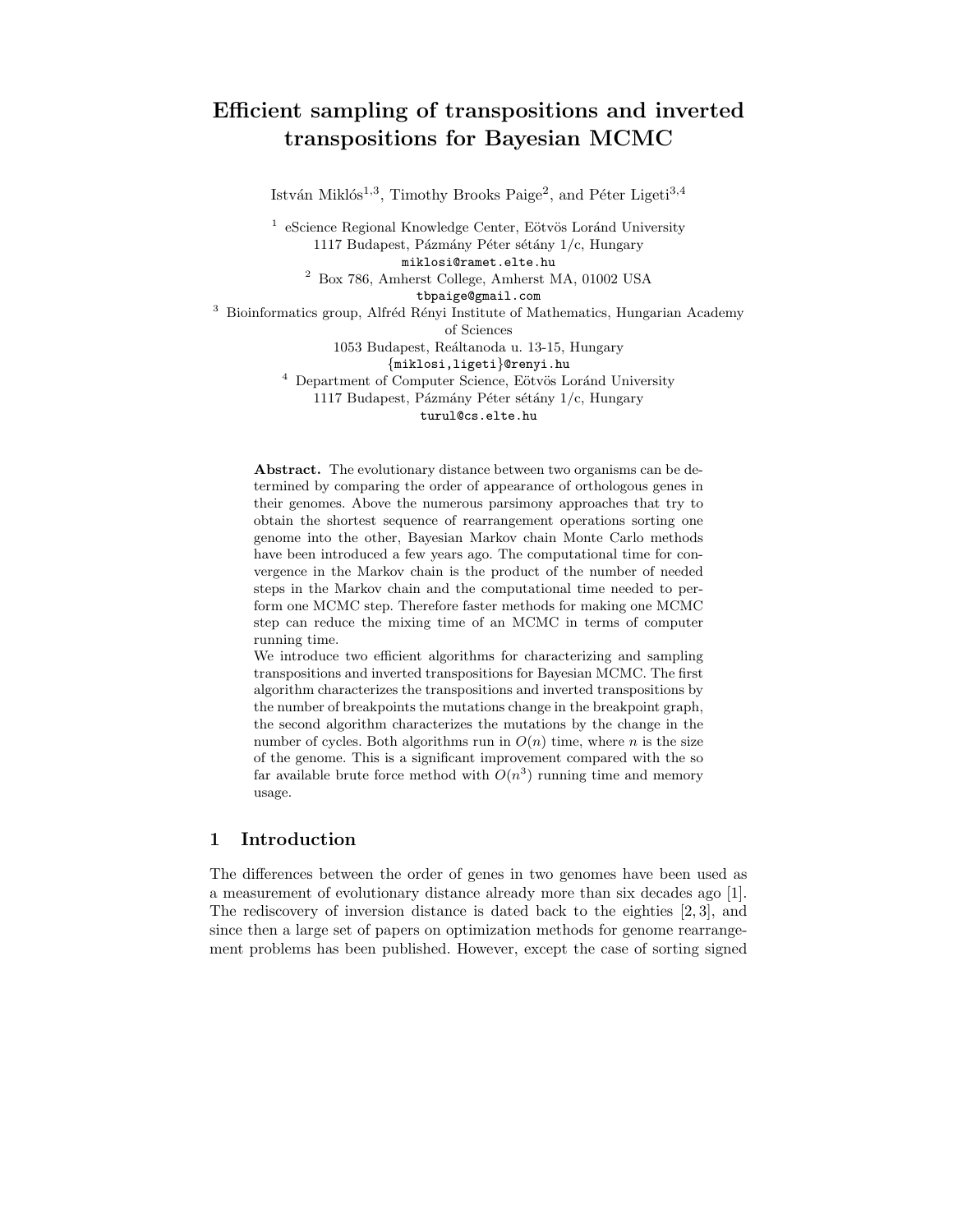permutations by inversions [4–9] or by translocations [10], only approximations [11–15] and heuristics [16] exist. Most of the methods concerning with more types of mutations either penalize all the mutations with the same weight [14], or exclude a whole set of possible mutations due to a special choice of weights [13]. (A nice exception can be found in [17].)

Above the numerous parsimony approaches that try to obtain the shortest sequence of rearrangement operations sorting one genome into the other, Bayesian Markov chain Monte Carlo methods have been introduced a few years ago. They define different models where genomes can evolve by reversals [18–20], reversals and translocations [21] or reversals, transpositions and inverted transpositions [22, 23]. It has been shown that transpositions and inverted transpositions could happen in unichromosomal genomes [24], therefore it is natural to incorporate such events into the Bayesian model. So far the available computer program for the model accommodating transpositions and inverted transpositions used  $O(n^3)$  memory and had  $O(n^4)$  running time per MCMC step [23]. Though this memory usage and running time allowed the analysis of short genomes (for example, Metazoan mithochondrial genomes), the program suffered memory problems with large genomes containing hundreds of genes.

We introduce two algorithms for characterizing and sampling transpositions and inverted transpositions. The first algorithm characterizes the mutations by the number of breakpoints they remove and samples from a distribution in which breakpoint-removing mutations are preferred. The second algorithm characterizes the mutations by the change in the number of cycles in the graph of desire and reality and samples from a distribution in which cycle-increasing mutations are preferred. Both algorithms run in  $O(n)$  time where n is the length of the genome. Since linear running time algorithms for characterizing and sampling reversals have already been developed earlier [24, 23], an MCMC step in the reversals, transpositions and inverted transpositions accommodating model takes only  $O(n^2)$  running time (the sampling algorithm might be repeated  $O(n)$  times in an MCMC step), and needs only linear memory with these algorithms.

#### 2 Preliminaries

#### 2.1 Mathematical Description of Genome Rearrangement

Genomes are assumed to have the same gene content, and each gene is represented in one copy in both genomes. Gene orders are described as signed permutations, numbers correspond to genes, signs represent the reading direction of genes. Since mutations are actions on the signed permutation group, transforming a genome  $\pi_1$  to genome  $\pi_2$  is equivalent with sorting  $\pi_2^{-1}\pi_1$  to the identical permutation, and thus, we are going to talk about sorting permutations instead of transforming one into another. By following the convention, a signed permutation of length n is represented as an unsigned permutation of length  $2n, +i$  is replaced by  $2i-1, 2i$ , and  $-i$  is replaced by  $2i, 2i-1$ . This unsigned permutation is then framed to 0 and  $2i + 1$ . To properly mimic the signed permutation case, only segments  $[2i + 1, 2j]$  are allowed to mutate in the unsigned representation.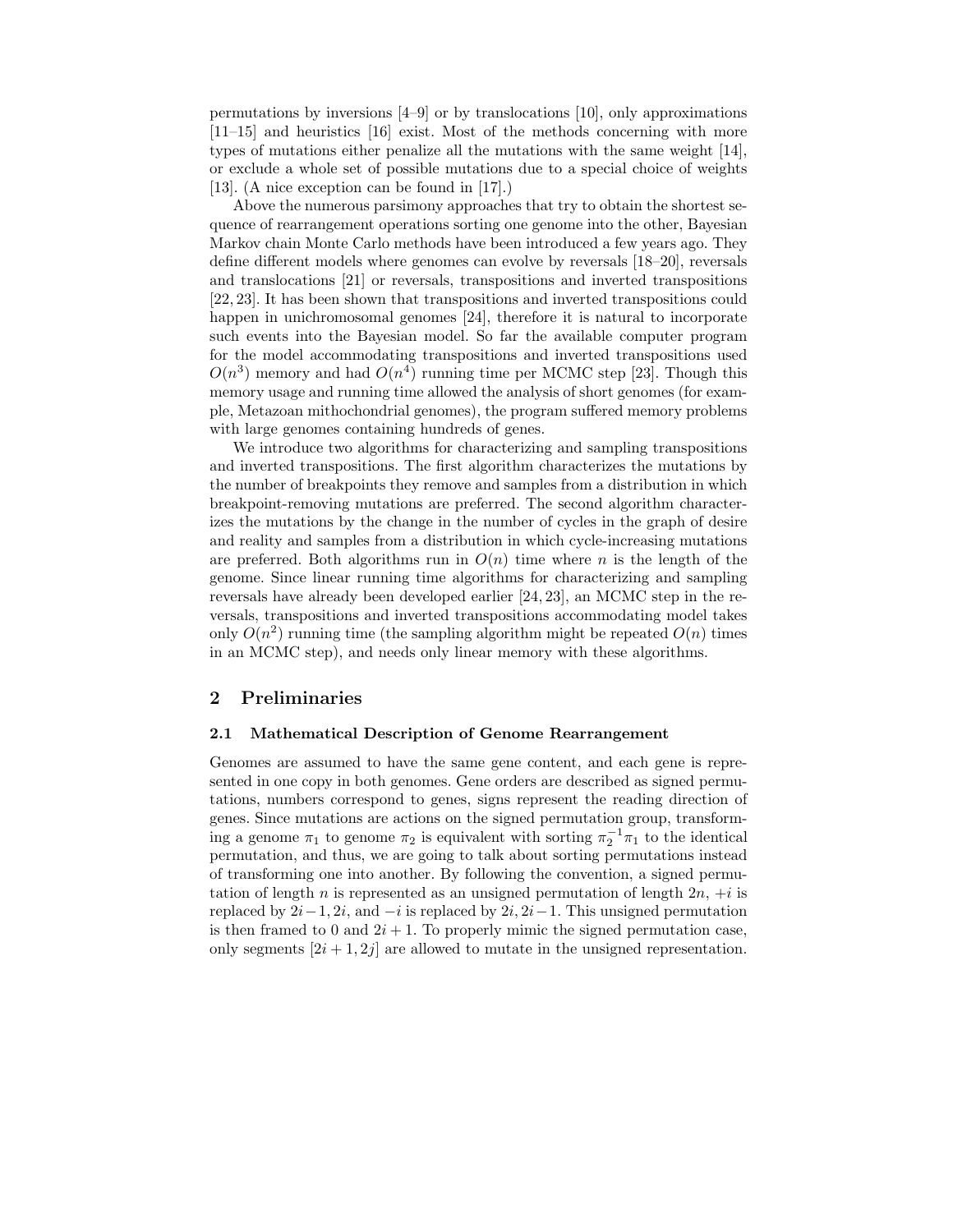The graph representation of a signed permutation is called *graph of reality* and desire, whose vertexes are the numbers from 0 to  $2n + 1$ , and edges are the reality and desire edges. The reality edges connect every second position in the permutation starting with 0. Mutations act on the reality edges; a reversal acts on two reality edges, while a transposition or an inverted transposition on three ones. The desire edges are arcs connecting  $2i$  with  $2i+1$  for each i. A desire edge is unoriented if it spans even number of points otherwise it is oriented. Since each vertex has a degree of 2, the graph of desire and reality can be unequivocally decomposed into cycles. A reality edge is a breakpoint if its cycle is longer than 2.

The identity permutation has 0 breakpoints and  $n + 1$  cycles, all other mutations have more breakpoints and less cycles. Therefore the sorting of a permutation is equivalent with increasing the number of cycles to  $n + 1$  or decreasing the number of breakpoints to 0. Mutations can be characterized by the number of breakpoints they remove or the change in the number of cycles. We will talk about e.g. -3-b-transpositions meaning that they remove 3 breakpoints or +1-c-inversions, which increase the number of cycles by 1.

#### 2.2 Stochastic modeling and Bayesian MCMC

Time-continuous Markov models have been the standard approaches for stochastic modeling of molecular evolution. Unlike the case of nucleic acid substitution models, modeling genome rearrangements is computationally demanding and no analytical solutions are known for transition probabilities. What we can calculate is the likelihood of a trajectory, which is the probability that a given sequence of mutations happened in a time span conditional on a set of parameters describing the model [22–24].

To sample trajectories from the posterior distribution, we apply Bayesian Markov chain Monte Carlo (MCMC) [25, 26] which is a random walk on the possible trajectories, and whose stationary distribution is the posterior distribution of trajectories. The random walk is constructed in two steps. In the first step, a new trajectory is drawn from a proposal distribution, and in the second step, the discrepancy between the proposal and the target distribution is corrected by accepting the proposal with probability

$$
\min\left\{1\;,\;\frac{P(X|Y)\pi(Y)}{P(Y|X)\pi(X)}\right\}\tag{1}
$$

where P is the proposal distribution,  $\pi$  is the target one, X is the actual state of the chain, and Y is the proposal, and the chain remains in state  $X$  with the complement probability [25, 27]. The proposal step replaces a part of the trajectory. The new sub-trajectory is obtained step by step, each mutation is drawn from a distribution that mimics the target distribution we would like to sample from, and the new proposal is independent from the old sub-trajectory.

The mixing of the Markov chain depends on how well the proposal distribution can mimic the target distribution. When proposing a new sub-trajectory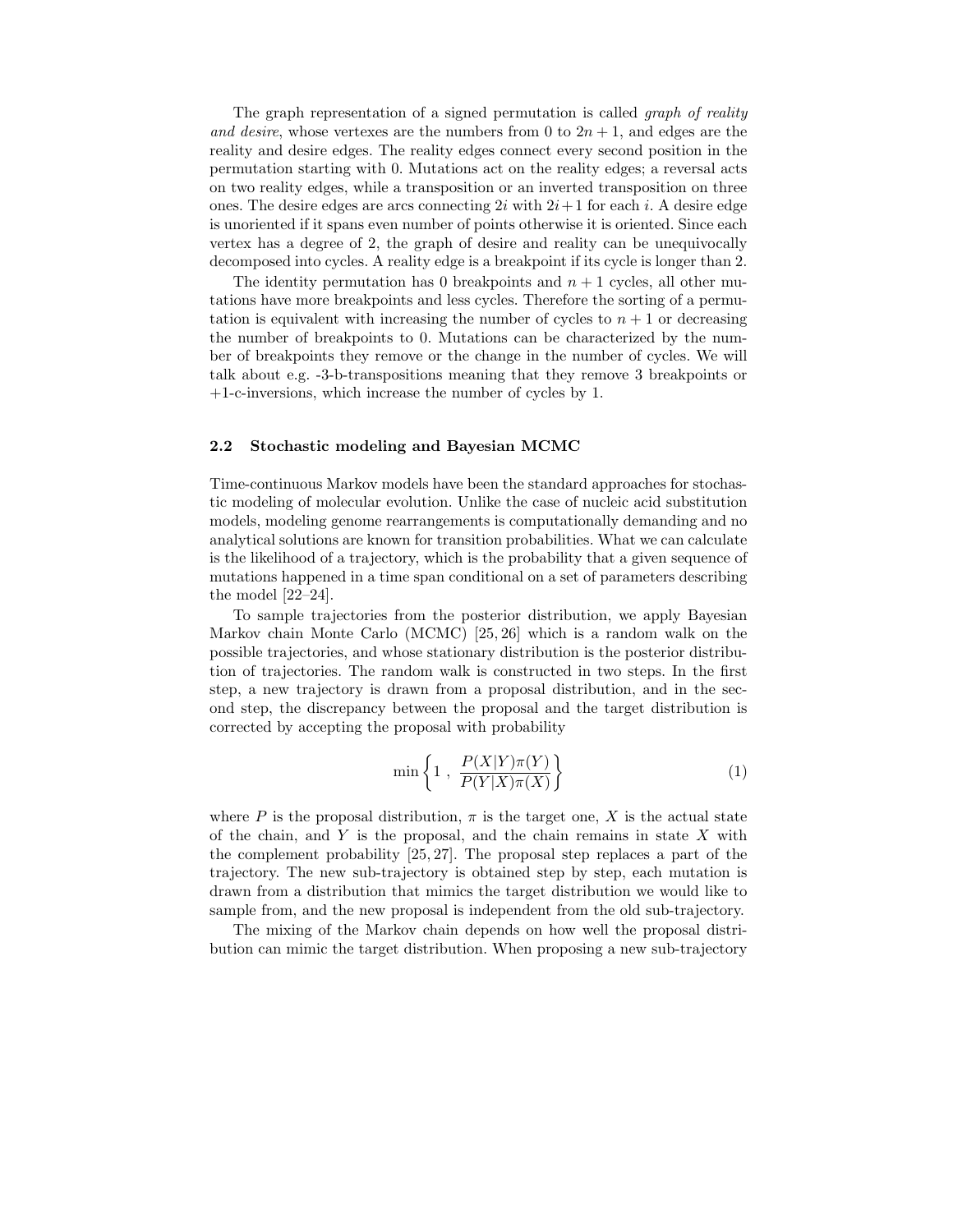step by step, published methods measure the departure of the actual rearrangement from the rearrangement where the sub-trajectory must arrive to, and propose mutations decreasing the measurement of the departure ('good' mutations) with high probability and propose other ones ('bad' mutations) with low probability. This philosophy seems to be essential since random mutations would reach the target rearrangement with a very small probability.

Since there are  $3\binom{n+1}{3}$  transpositions and inverted transpositions and  $\binom{n+1}{2}$ reversals, an algorithm that spends only constant time with each possible mutation to decide its goodness will already run in  $\Omega(n^3)$  time. Therefore it is not a trivial problem how to characterize and sample mutations in less time. Below we show two algorithms characterizing and sampling transpositions and inverted transpositions in linear time, a very simple for breakpoints and a more sophisticated for cycles.

# 3 Characterizing and sampling transpositions and inverted transpositions

Fig. 1. a) and b) shows the two decision trees that the below described algorithms use to sample random mutations. At an internal node, a random decision is made only if both subtrees are non-empty. If one of the subtrees is empty, then the algorithm chooses the other subtree with probability 1. For example, on Fig. 1.  $\mathbf{a}$ ), if there is no transposition or inverted transposition decreasing the number of breakpoints by 3, and there is no reversal decreasing the number of breakpoints by two, then there is no random decision at the root of the tree, the algorithm will go to the right subtree with probability 1.

#### 3.1 Sampler based on the change of breakpoints

The first algorithm characterizes the mutations with the number of breakpoints the mutation removes. The algorithm calculates in linear time the number of transpositions and inverted transpositions for each category on Fig. 1. a), namely -3-b, -2-b, -1-b and "rest" mutations, and it is able to sample from a uniform distribution for each category also in linear time.

**Preprocessing** For each i, we calculate  $b(i)$ , which is the number of breakpoints after position i;  $od(i)$ , which is the number of oriented desire edges going from the left end of a reality edge to the right after position i, and  $ud(i)$ , which is the number of unoriented desire edges going from the left end of a reality edge to the right after position i. These numbers can be trivially calculated by traversing the permutation from right to left.

Counting the mutations For each category and reality edge, we calculate in  $O(1)$  time the number of mutations that fall in the given category and their leftmost reality edge is the given edge on which they act. Since there are at most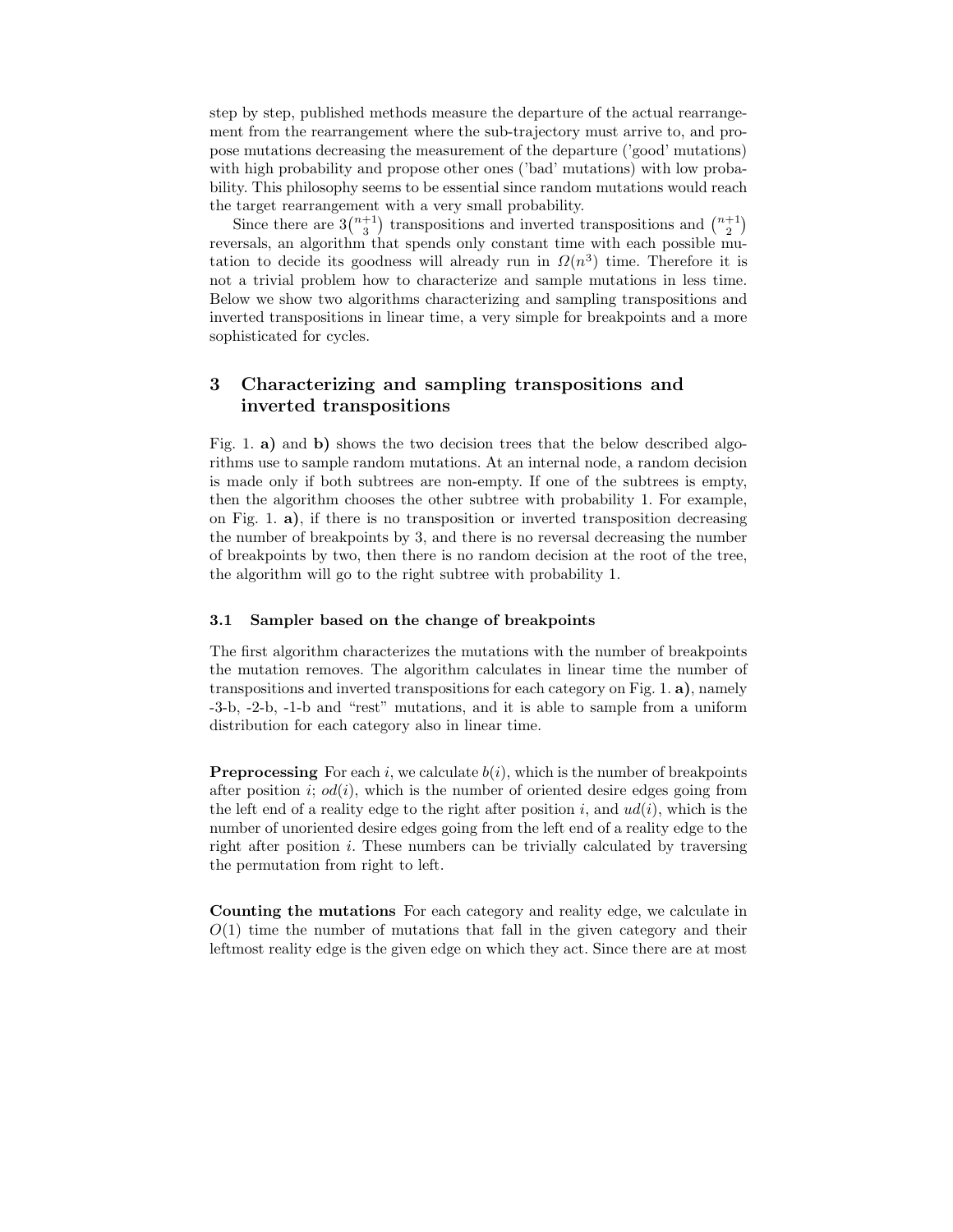

Fig. 1. Decision trees used by the introduced algorithms. T stands for transpositions and inverted transpositions, R stands for reversals. Numbers on the edges means probabilities, p is between 0.5 and 1. In practice,  $p = 0.8$  gives a proposal distribution which is reasonably close to the target distribution, acceptance ratio is about 20 − 30%.

three such mutations for categories  $-3$ -b and  $-2$ -b (Fig. 2. a)-d), and these cases can be checked in  $O(1)$  time for each reality edge, this is the trivial part of the algorithm.

The maximum number of possible -1-b-transpositions and inverted transpositions is  $O(n)$  for each reality edge. These mutations fall into three categories, see Fig 2. e). Having known  $b(i)$ ,  $od(i)$  and  $ud(i)$  in advance, the number of mutations can be calculated in constant time for each category. For example, for the third case on Fig 2. e), it is  $ud(i)$  minus the possible zero, one or two mutations which are actually -2-b- or -3-b-transpositions.

The number of "rest" mutations can be easily calculated if the number of -3-b, -2-b and -1-b-mutations are subtracted from the number of all possible mutations, which is  $\binom{n+1-i}{2}$  each for transpositions, inverted transpositions to the right and inverted transpositions to the left.

Sampling from each category Since we know the number of possible mutations for each category and each leftmost reality edges, we first sample the leftmost reality edge from the properly weighted distribution. For -3-b and -2 b-mutations, the number of mutations having a fixed leftmost reality edge is constant, and the algorithm can choose a random one from this constant size set.

To sample from the  $O(n)$  possible -1-b-transpositions or inverted transpositions, the algorithm first chooses one of the three possible sub-cases for the selected leftmost reality edge, and depending on the chosen sub-case, it chooses a breakpoint, an oriented or unoriented desire edge that defines the corresponding mutation.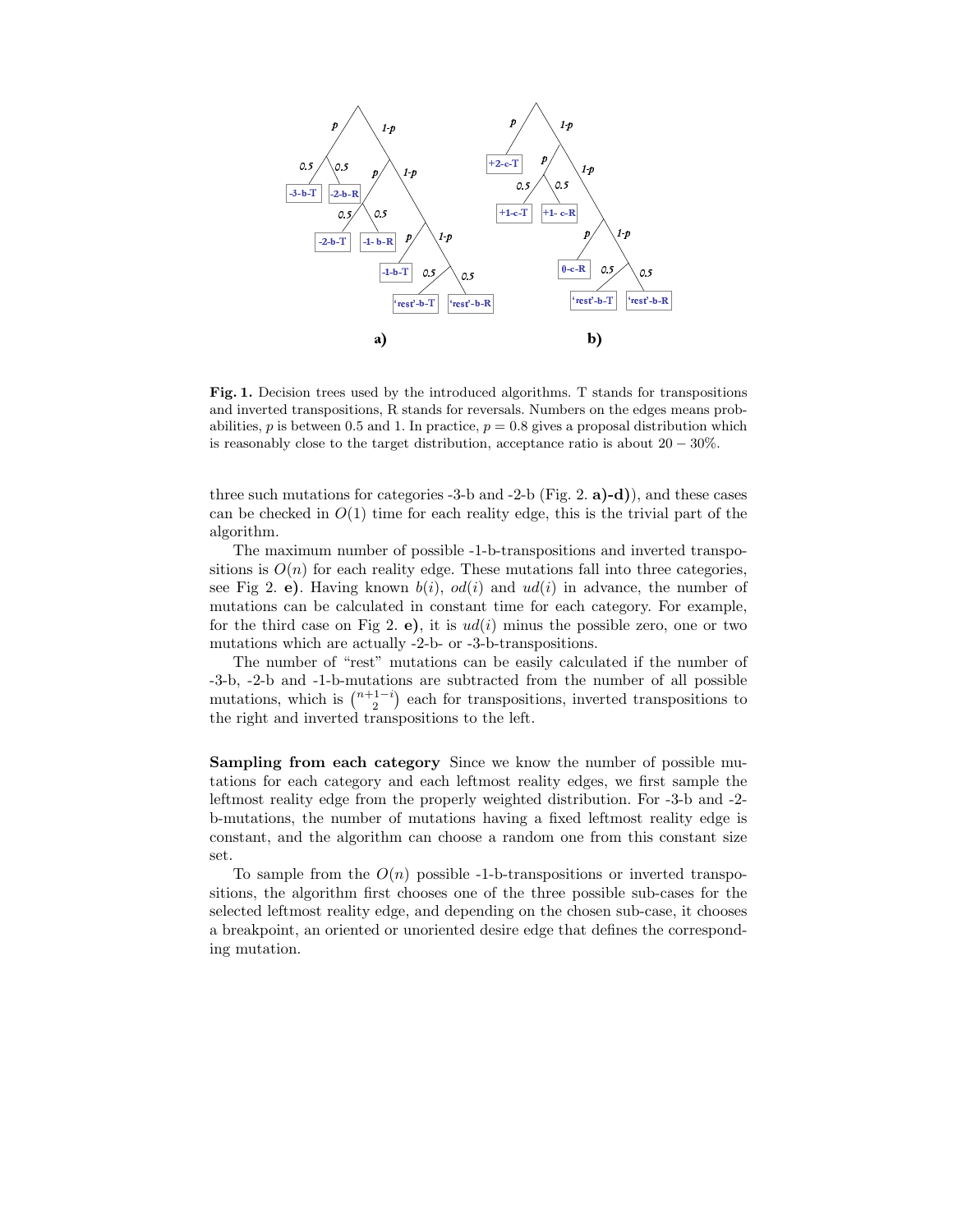

Fig. 2. Configurations on which a mutation can decrease the number of breakpoints. a)-c): 3-cycles on which if a) a transposition, b) an inverted transposition to the left or c) an inverted transposition to the right acts, the number of breakpoints decreases by 3. d) The three possible cases on which a transposition can decrease the number of breakpoints by two. Similarly for inverted transpositions, there are 3-3 cases derived from the 3-long cycles showed at  $\bf{b}$ ) and  $\bf{c}$ ).  $\bf{e}$ ) The three possible situation on which a transposition can decrease the number of breakpoints by one. The empty reality edge must be a breakpoint. Similar configurations can be obtained for inverted transpositions.

To sample from the "rest" mutations, the algorithm first chooses a rightmost reality edge after fixing the leftmost reality edge. It calculates the number of "rest" mutations for each possible rightmost reality edge. This is the number of all possible mutations minus the number of -3-b, -2-b and -1-b mutations. The subtracted numbers can be calculated in  $O(1)$  time, hence the number of "rest" mutations for each rightmost edge. After this, the algorithm chooses a rightmost edge from the properly weighted distribution, and finally, the algorithm chooses one from the  $O(n)$  possible middle reality edges, given the fixed leftmost and rightmost edges.

#### 3.2 Sampler based on the change of cycles

The second algorithm characterizes the mutations by the change in the number of cycles. Though this algorithm does not tell the exact number of mutations falling into a given class, it does tell for each category and for each reality edge whether or not there exists a mutation that falls into the given category and its leftmost edge is the given one. This is enough for using the decision tree on Fig. 1. b) and for sampling from a distribution for which the sampling probabilities can be calculated. (We would like to mention for non-experts that the ability of sampling from a distribution does not imply that sampling probabilities can be calculated, see for example [28, 26, 24].)

It is easy to show that cycle-increasing mutations act on one cycle. If three reality edges are in one cycle, they are in one of the eight possible configurations on Table 1. The idea of the algorithm is that for each configuration and reality edge, the algorithm decides whether or not there are other two reality edges to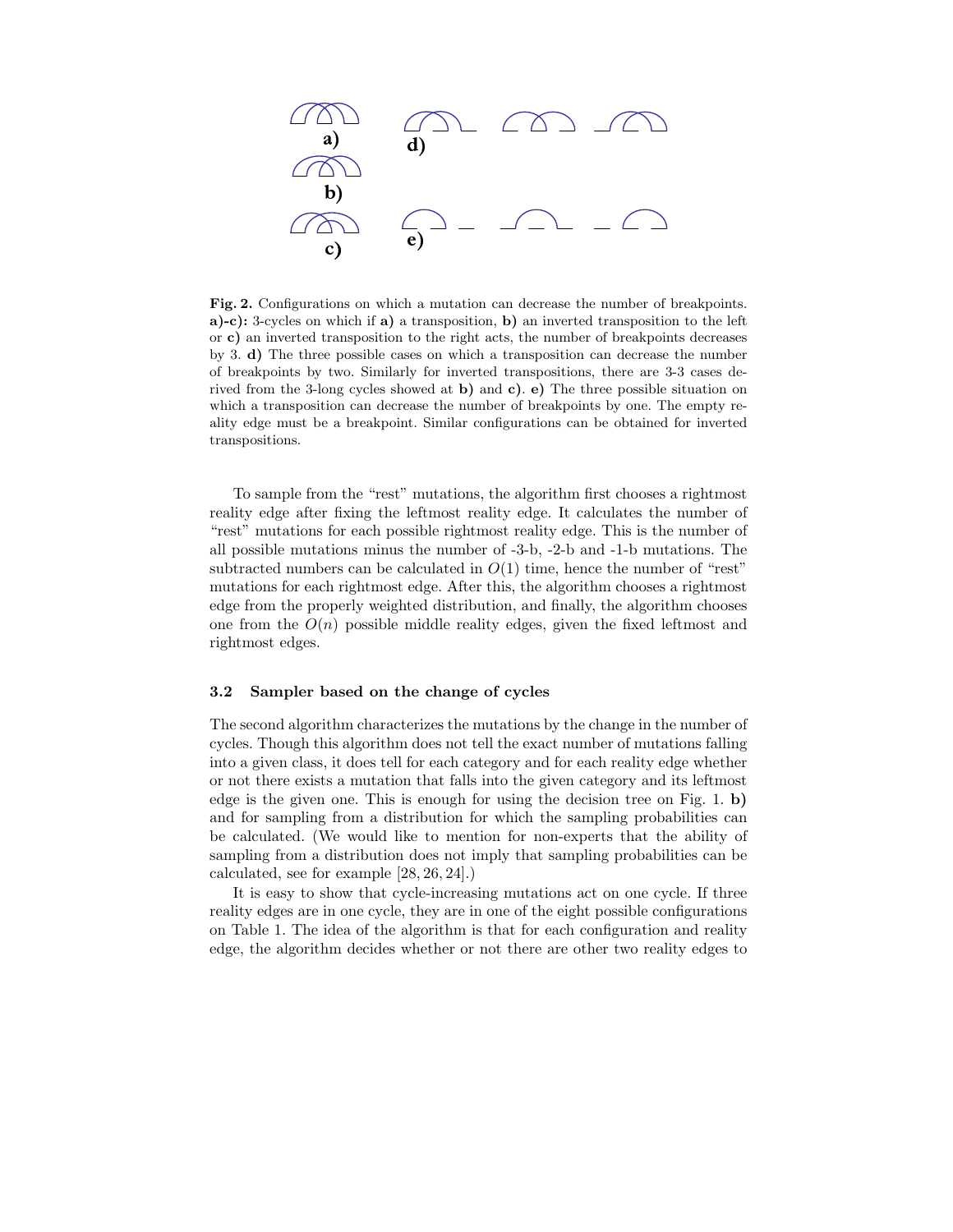the right being in the given configuration with the third edge. If so, then the reality edge goes to a set from which the algorithm chooses a random leftmost reality edge. Once the algorithm has chosen the mutation type and the leftmost reality edge, it decides for each reality edge on the right hand side of the leftmost edge whether or not it can be together with a rightmost reality edge in a configuration that is good for the given mutation type. After choosing a random middle edge from the ensemble of possible middle edges, the algorithm finally chooses a random good leftmost edge. This method also takes only  $O(n)$  time and memory.

Preprocessing The algorithm works on each cycle independently. Starting with the leftmost edge of the cycle, the algorithm traverses the cycle and stores the visiting order of reality edges, as well as the direction of the reality edges on the cycle-traversing.  $\pi(i)$  tells the visit order of the reality edge in the *i*th position, and  $pos(i)$  tells the position of the edge which was the *i*th in the cycle tour and  $sign(i)$  tells the direction of the edge. (We will denote by plus sign the left to right direction and by minus sign the right to left direction.) These arrays can be trivially calculated in  $O(n)$  time.

After this, the algorithm traverses the reality edges in reverse position order (namely, from right to left), and calculates  $s \max(i) = \max_{j \geq i} {\tau(j)|sign(j) = s}$ both for positive and negative signs.

|        |        | Configuration transposition inv. trans. to the left inv. trans. to the right |
|--------|--------|------------------------------------------------------------------------------|
| $+2-c$ | $+1-c$ | $+1-c$                                                                       |
| $+1-c$ | $+2-c$ | "rest"                                                                       |
| $+1-c$ | "rest" | $+2-c$                                                                       |
| $+1-c$ | "rest" | "rest"                                                                       |
| "rest" | $+1-c$ | $+1-c$                                                                       |
| "rest" | $+1-c$ | "rest"                                                                       |
| "rest" | "rest" | $+1-c$                                                                       |
| "rest" | "rest" | "rest"                                                                       |

Table 1. The possible configurations of three reality edges in a cycle and the category of mutations acting on them. Dotted arcs are not necessarily reality edges but alternating paths of reality end desire edges.

Existence of mutations Each configuration on Table 1 can be traversed in six possible ways, see for example on Fig. 3. how the first configuration on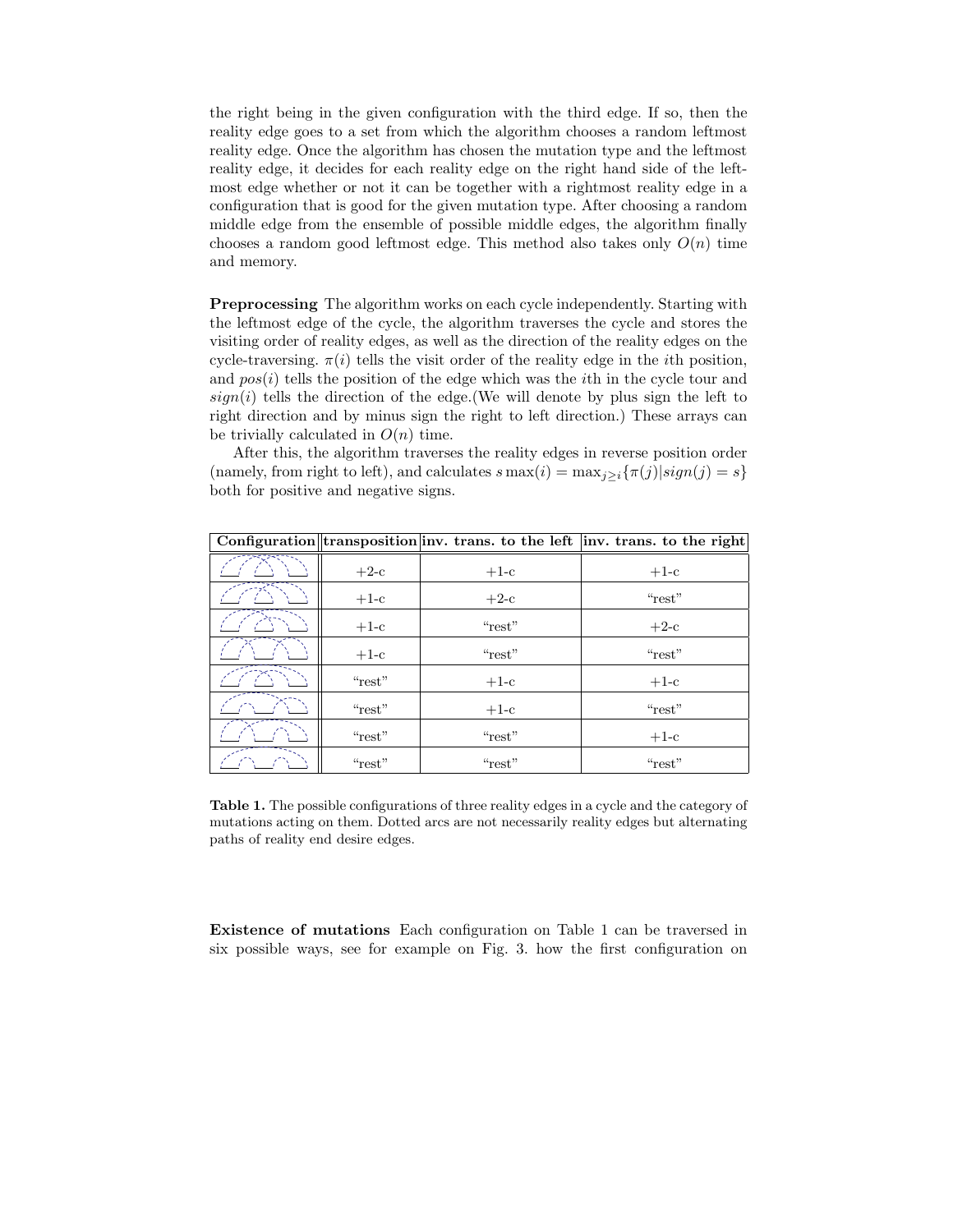Table 1 can be traversed. Eight configuration times the six possible traversing gives 48 cases, and this is the 3! possible permutations of the visiting order of the three edges multiplied by the 2 <sup>3</sup> possible signs of the three edges. Instead of configurations and traversing, we will talk about visiting permutations and signs, there is a one-to-one correspondence between them. Therefore the problem is to tell in constant time for each permutation, sign pattern and reality edge whether or not there are other two reality edges to the right being in the given permutation and sign pattern. Any sign pattern can be discussed in a general way, the three signs will be denoted by  $s_1$ ,  $s_2$  and  $s_3$  from left to right.

Another observation is that it is enough to give algorithms for the 1, 2, 3, the 2, 1, 3 and 1, 3, 2 permutations since the cycle can be traversed with starting the tour on the leftmost edge in the other direction. This will cause a change in the permutation such that 3 and 1 will be swapped, and all signs will change to the other sign. For example, on Fig. 3. the cases on the right column will turn to the cases on the left column if the cycle is traversed in a reverse order.



Fig. 3. The possible visiting order of three reality edges on which a transposition increases the number of cycles by two. Dotted arcs are not necessarily reality edges but alternating paths of reality and desire edges.

The 1, 2, 3 case The 1, 2, 3 permutation is the easy case for any signs. The algorithm traverses again the reality edges in a reverse position order, and calculates

$$
s_2 \max s_3 \max(i) = \max_{j \ge i} \{ \pi(j) | \pi(j) < s_3 \max(j) \, \& \, sign(j) = s_2 \} \tag{2}
$$

There is a 1, 2, 3 permutation with a good sign pattern for a position i if  $sign(i)$  $s_1$  and  $\pi(i) < s_2 \max s_3 \max(i)$ .

The 2, 1, 3 case The algorithm runs an index  $i$  from 1 to  $n$  and is in the rightmost position j for which  $\pi(j) < i$ ,  $sign(j) = s_2$  and  $s_3 \max(j) > i$ . If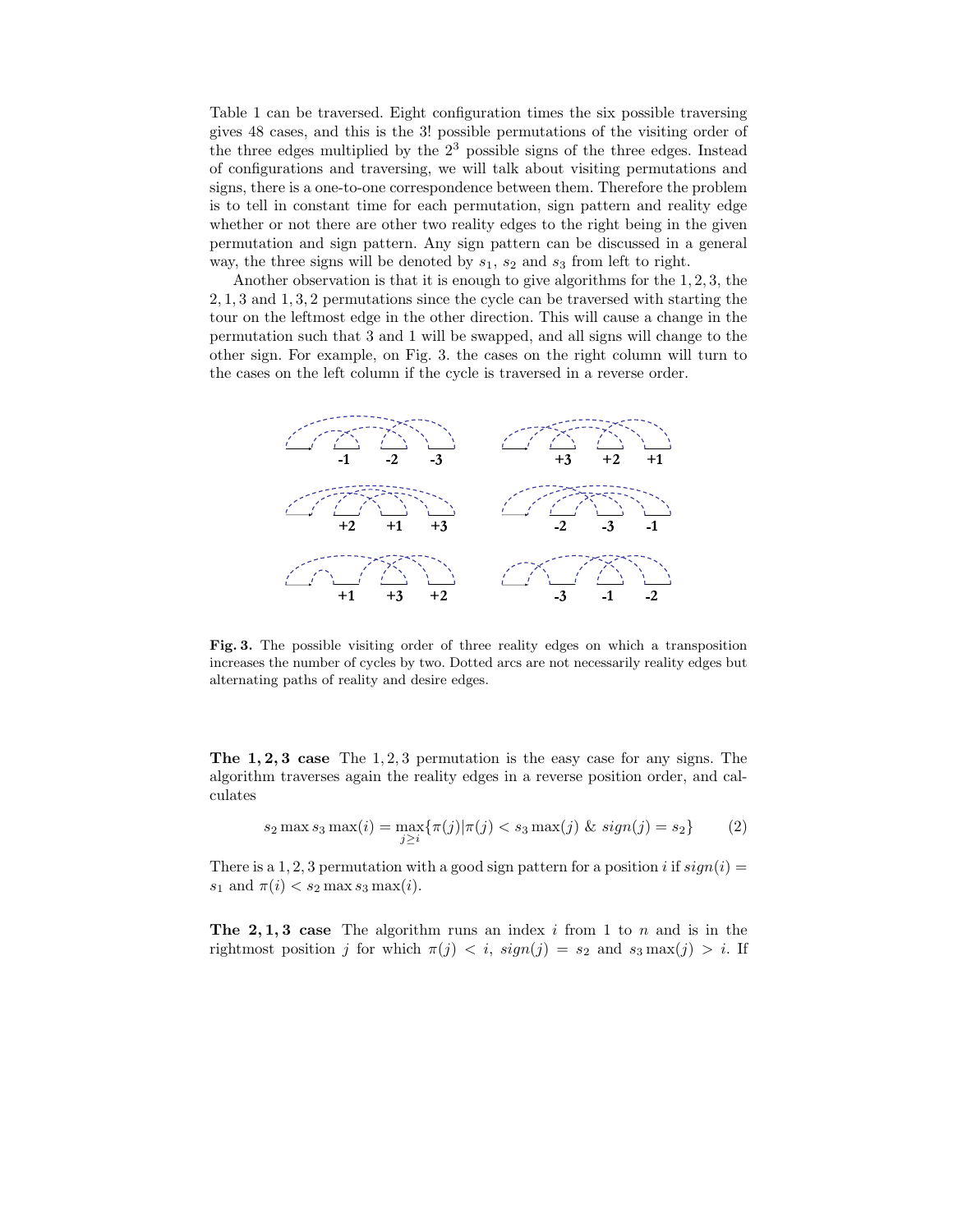$pos(i) < j$  and  $sign(i) = s_1$ , then there is a 2, 1, 3 case with proper signs starting in position  $pos(i)$ , otherwise such configuration does not exist in that position. Knowing the  $pos()$  and  $s_3$  max $()$  arrays, it is easy to jump to the proper rightmost position until  $i > s_3 \max(j)$ . Then the algorithm must go back to the rightmost position j for which  $\pi(j) < i < s_3 \max(j)$ . Directly traversing back the positions would take  $O(n)$  time and such traversing back might be necessary  $O(n)$  times, giving the algorithm an  $O(n^2)$  running time. Therefore some preprocessing is necessary.

In the preprocessing, the algorithm marks the anchor points of the  $s_3$  max threshold function (rectangles on Fig. 4.). Then for each interval between two consecutive anchor points, it traverses backward the interval, and creates the chained list of the local  $s_2$  min anchor points (black circles on Fig. 4, locality also means that it checks only points which are smaller than the right anchor  $s_3$  max value). For the local minimum, it finds on the previous chained list the first anchor point which is smaller than the actual local minimum, traversing the chain from up to down. The actual list is then augmented with the rest of the list. With up-to-down search, each anchor point is visited only once while searching, providing the  $O(n)$  running time of the preprocessing algorithm.



Fig. 4. Explanatory figure for the 2, 1, 3 algorithm. For details, see the text.

Increasement of  $i$  is indicated with a double line on Fig. 4., jumping in positions is indicated with a dashed line. While there is no j for which  $\pi(j) < i <$  $s_3 \max(j)$  and  $sign(j) = s_2$ , the algorithm remains in position 1 and marks all  $pos(i)$  having no good 2, 1, 3 configuration. The algorithm jumps positions toward the right end of the permutation whenever a good position  $j$  appears, until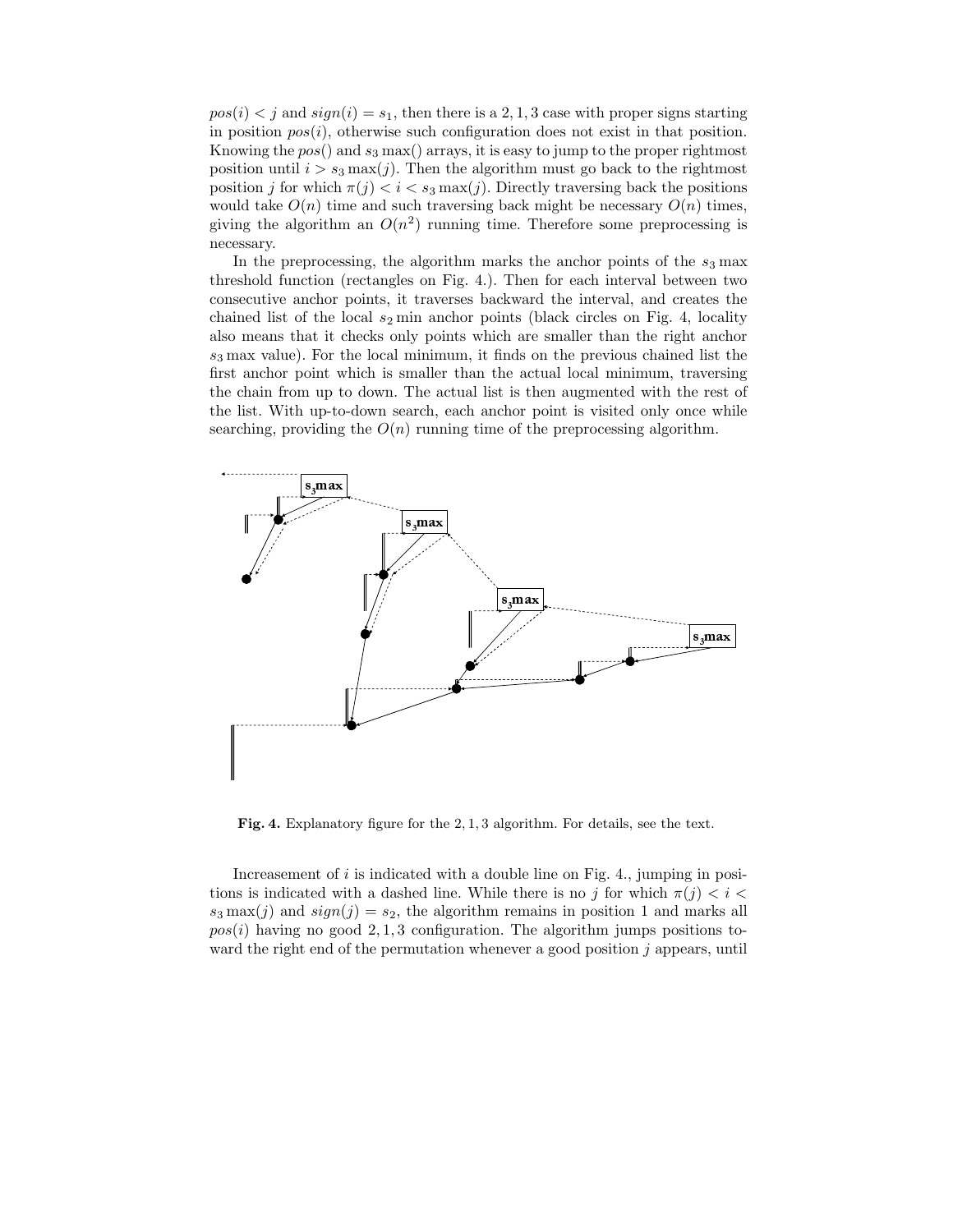$i > s_3$  max $(j)$ . Then it jumps to the next  $s_3$  max anchor point to the left, and slides down on the  $s_2$  min chained list until for the current position j,  $\pi(j) < i$ . Each edge of the  $s_2$  min anchor chains is used at most once for back-traversing. To see this, suppose that the algorithm used an edge in a back-traversing, let the value of the starting  $s_3$  max anchor point be x, and let the starting point of the edge in question be in position j, hence having value  $\pi(j)$ . Clearly,  $\pi(j) < x$ , and next time the traceback starts when  $i > x$ . Although the back-traversing might arrive to position j, it will stop since  $i > \pi(j)$ . Since the total size of the chained  $s_2$  min anchor list is  $O(n)$ , the algorithm spends only  $O(n)$  time with back-traversing, and hence, has only  $O(n)$  running time altogether.

The 1, 3, 2 case For this case, the preprocessing creates a double chained list of the numbers having sign  $s_3$ . It traverses the permutation in position order (namely, from left to right) and pulls out the numbers having sign  $s_3$  from the chained list. The preprocessing remembers the neighbours of each number being pulled out, hence it will be possible to put back the numbers in reverse order.

After the preprocessing, the algorithm traverses the permutation in reverse position order (namely, from right to left), and puts back the visited  $s_3$ -signed numbers into the chained list. The algorithm remembers the maximal visited number with sign  $s_3$  having to the right a greater number with  $s_2$  sign, denoted by M. Whenever the algorithm arrives to an  $s_2$ -signed number, S, it updates M. To do this, it walks on the chained list of  $s_3$ -signed numbers till the last number in the chain that is smaller than  $S$ . For any  $s_1$ -signed number  $X$ , there is a  $1, 3, 2$  configuration iff  $X < M$ .

Mutations with leftmost reality edge of position 1, and sampling the middle and rightmost edges The above mentioned algorithms work for the reality edge in position 1, with the notation that the given permutation patterns must be compared with the configurations in Table 1.

Once we choose a rightmost edge in position  $i$  and the type of the mutation, deciding whether or not a reality edge can be in a pattern being good for the prescribed mutation is very easy, one should only check the  $s_3$  min and  $s_3$  max values with the possible restriction they might not be bigger or smaller than  $\pi(i)$ , depending on the searched permutation pattern. Similarly, once the rightmost and middle edge have been chosen, it is very easy to find the list of possible leftmost reality edges.

Weighting the reality edges Sampling from the uniform list of possible rightmost edges might lead to a very skewed distribution where mutations on the right ends of cycles are preferred. This is because there might be significantly more mutations of a category with a leftmost reality edge at the left end of a cycle than at the right end of a cycle. Therefore some sophisticated weighting yields better distribution also in terms of acceptance ratios. This statistical issue will be discussed in another paper.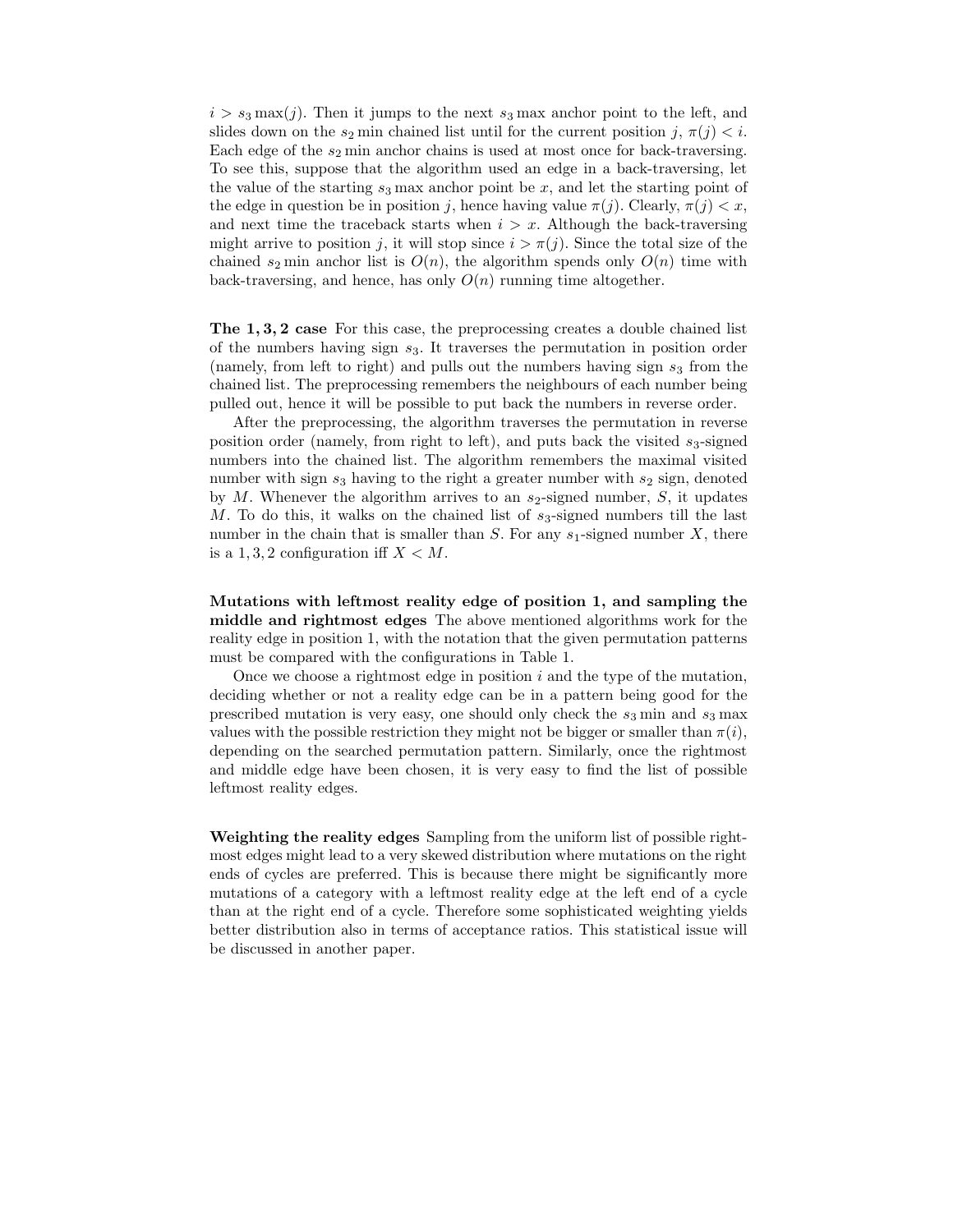"Rest" mutations We must mention that mutations acting on more than one cycle all fall into the "rest" category. Knowing whether or not there are reality edges being in other cycles, it is trivial to decide whether or not mutations acting on different cycles and having the current reality edges as leftmost edge exists is a trivial problem.

#### 4 Discussion

We introduced two strategies for efficient sampling of transpositions and inverted transpositions. Both algorithms run in  $O(n)$  time and memory, and can be used in Bayesian MCMC. With these sampling algorithms, one MCMC step can be performed in  $O(n^2)$  time and in linear memory, which is a significant improvement to the so far available algorithm having  $O(n^4)$  running time and  $O(n^3)$ memory.

We hope we could convince the readers that designing Markov chain Monte Carlo methods in bioinformatics is not only a statistical problem but an at least as important algorithmic problem, too.

## Acknowledgments

I.M. was supported by the National Office for Research and Technology at the e-Science Regional Knowledge Centre, Eötvös Loránd University. I.M. is also supported by a Bolyai postdoctoral fellowhip. I.M. and T.B.P. thank for the Rényi Institute for hosting T.B.P. in 2005 summer. P.L. would like to thank for the Rényi Institute for hosting him as a young researcher. Zsuzsanna Márton is thanked for some very useful comments.

## References

- 1. Sturtevant, A.H., Novitski, E.: The homologies of chromosome elements in the genus Drosophila. Genetics 26 (1941) 517–541
- 2. Nadau, J.H., Taylor, B.A.: Lengths of chromosome segments conserved since divergence of man and mouse. PNAS 81 (1984) 814–818
- 3. Palmer, J.D., Herbon, L.A.: Plant mitochondrial DNA evolves rapidly in structure, but slowly in sequence. J. Mol. Evol. 28 (1988) 87-97
- 4. Bader, D.A., Moret, B.M.E., Yan, M.: A linear-time algorithm for computing inversion distance between signed permutations with an experimental study. J. Comp. Biol. 8(5) (2001) 483–491
- 5. Bergeron, A.: A very elementary presentation of the Hannenhalli-Pevzner theory. In: Proceedings of CPM2001 (2001) 106–117
- 6. Hannenhalli, S., Pevzner, P.A.: Transforming Cabbage into Turnip: Polynomial Algorithm for Sorting Signed Permutations by Reversals. Journal of ACM 46(1) (1999) 1–27
- 7. Kaplan, H., Shamir, R., Tarjan, R.: A faster and simpler algorithm for sorting signed permutations by reversals. SIAM J. Comput. 29(3) (1999) 880–892